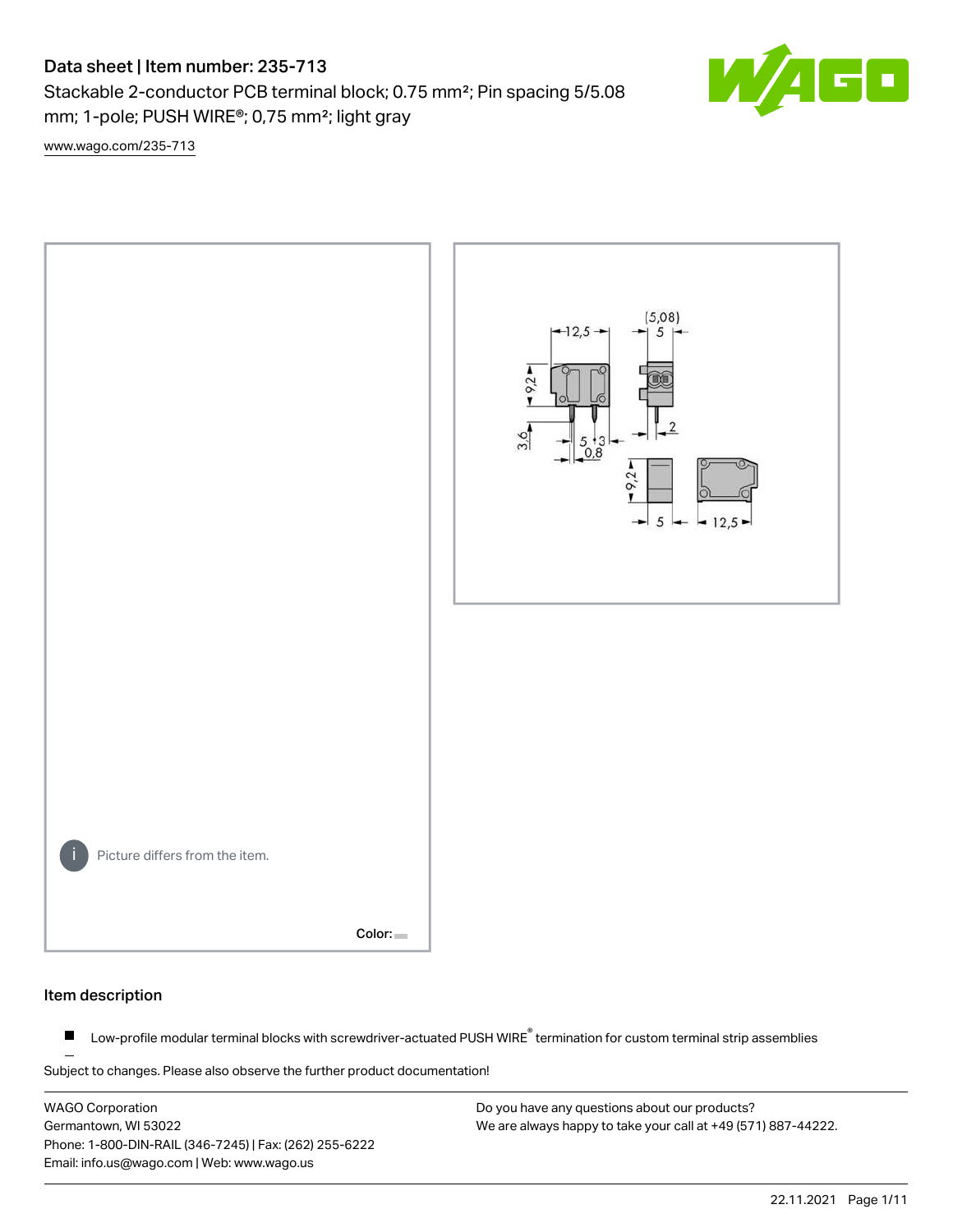

- Double-conductor connection for supply and distribution of signals ideal for standard, single-conductor signal lines suitable for push-in termination
- $\blacksquare$ Double solder pins for high mechanical stability
- $\blacksquare$ Combines with all 235 Series modular terminal blocks
- $\blacksquare$ Set to metric or inch pin spacing by compressing terminal strips together or pulling them apart
- $\blacksquare$ Conductor removal via screwdriver (2.5mm x 0.4mm)

# Data

# Notes

| Variants: | Other colors                                                     |
|-----------|------------------------------------------------------------------|
|           | Other versions (or variants) can be requested from WAGO Sales or |
|           | configured at https://configurator.wago.com/                     |

# Electrical data

#### IEC Approvals

| Ratings per                 | IEC/EN 60664-1                                                        |
|-----------------------------|-----------------------------------------------------------------------|
| Rated voltage (III / 3)     | 250 V                                                                 |
| Rated surge voltage (III/3) | 4 <sub>k</sub> V                                                      |
| Rated voltage (III/2)       | 320 V                                                                 |
| Rated surge voltage (III/2) | 4 <sub>k</sub> V                                                      |
| Nominal voltage (II/2)      | 630 V                                                                 |
| Rated surge voltage (II/2)  | 4 <sub>k</sub> V                                                      |
| Rated current               | 10A                                                                   |
| Legend (ratings)            | $(III / 2)$ $\triangle$ Overvoltage category III / Pollution degree 2 |

# UL Approvals

| Approvals per                  | UL 1059 |
|--------------------------------|---------|
| Rated voltage UL (Use Group B) | 300 V   |
| Rated current UL (Use Group B) | 10 A    |
| Rated voltage UL (Use Group D) | 300 V   |
| Rated current UL (Use Group D) | 10 A    |

#### CSA Approvals

| Approvals per                   | CSA   |
|---------------------------------|-------|
| Rated voltage CSA (Use Group B) | 300 V |
| Rated current CSA (Use Group B) |       |

Subject to changes. Please also observe the further product documentation!

| <b>WAGO Corporation</b>                                | Do you have any questions about our products?                 |
|--------------------------------------------------------|---------------------------------------------------------------|
| Germantown, WI 53022                                   | We are always happy to take your call at +49 (571) 887-44222. |
| Phone: 1-800-DIN-RAIL (346-7245)   Fax: (262) 255-6222 |                                                               |
| Email: info.us@wago.com   Web: www.wago.us             |                                                               |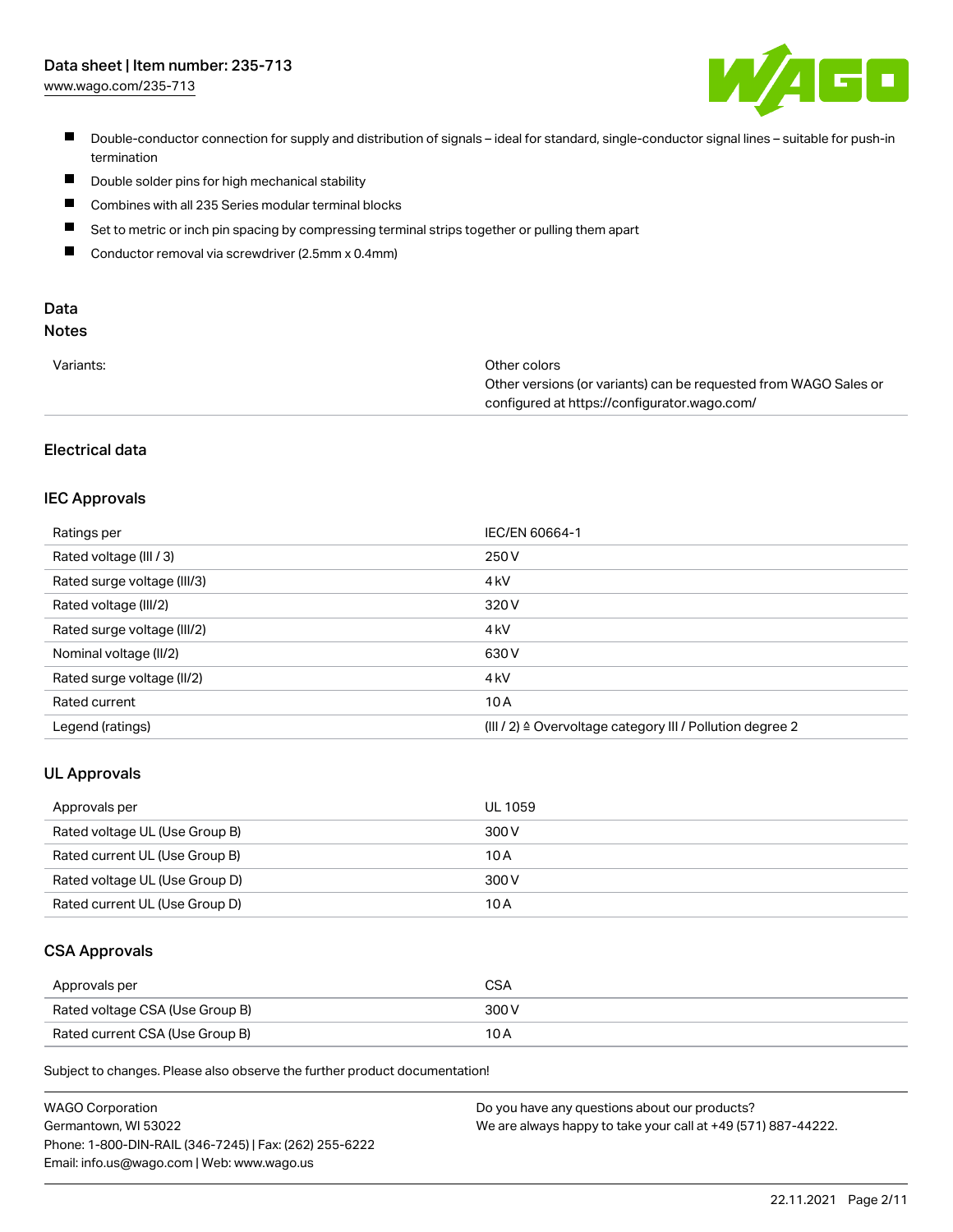

# Connection data

| Total number of connection points |  |
|-----------------------------------|--|
| Total number of potentials        |  |
| Number of connection types        |  |
| Number of levels                  |  |

# Connection 1

| PUSH WIRE                               |
|-----------------------------------------|
| Operating tool                          |
| $0.250.75$ mm <sup>2</sup> / 24  18 AWG |
| $0.250.34$ mm <sup>2</sup>              |
| $910$ mm / 0.35  0.39 inch              |
| 0°                                      |
|                                         |
|                                         |

# Physical data

| Pin spacing                          | 5/5.08 mm / 0.197/0.2 inch |
|--------------------------------------|----------------------------|
| Width                                | 6.5 mm / 0.256 inch        |
| Height                               | 12.8 mm / 0.504 inch       |
| Height from the surface              | 9.2 mm / 0.362 inch        |
| Depth                                | 12.5 mm / 0.492 inch       |
| Solder pin length                    | 3.6 <sub>mm</sub>          |
| Solder pin dimensions                | $0.8 \times 0.4$ mm        |
| Drilled hole diameter with tolerance | 1 <sup>(+0.1)</sup> mm     |

# PCB contact

| PCB Contact                         | THI                                 |
|-------------------------------------|-------------------------------------|
| Solder pin arrangement              | within the terminal block (in-line) |
| Number of solder pins per potential |                                     |

#### Material data

| Color                       | light gray       |
|-----------------------------|------------------|
| Material group              |                  |
| Insulation material         | Polyamide (PA66) |
| Flammability class per UL94 | V0               |

Subject to changes. Please also observe the further product documentation!

| <b>WAGO Corporation</b>                                | Do you have any questions about our products?                 |
|--------------------------------------------------------|---------------------------------------------------------------|
| Germantown, WI 53022                                   | We are always happy to take your call at +49 (571) 887-44222. |
| Phone: 1-800-DIN-RAIL (346-7245)   Fax: (262) 255-6222 |                                                               |
| Email: info.us@wago.com   Web: www.wago.us             |                                                               |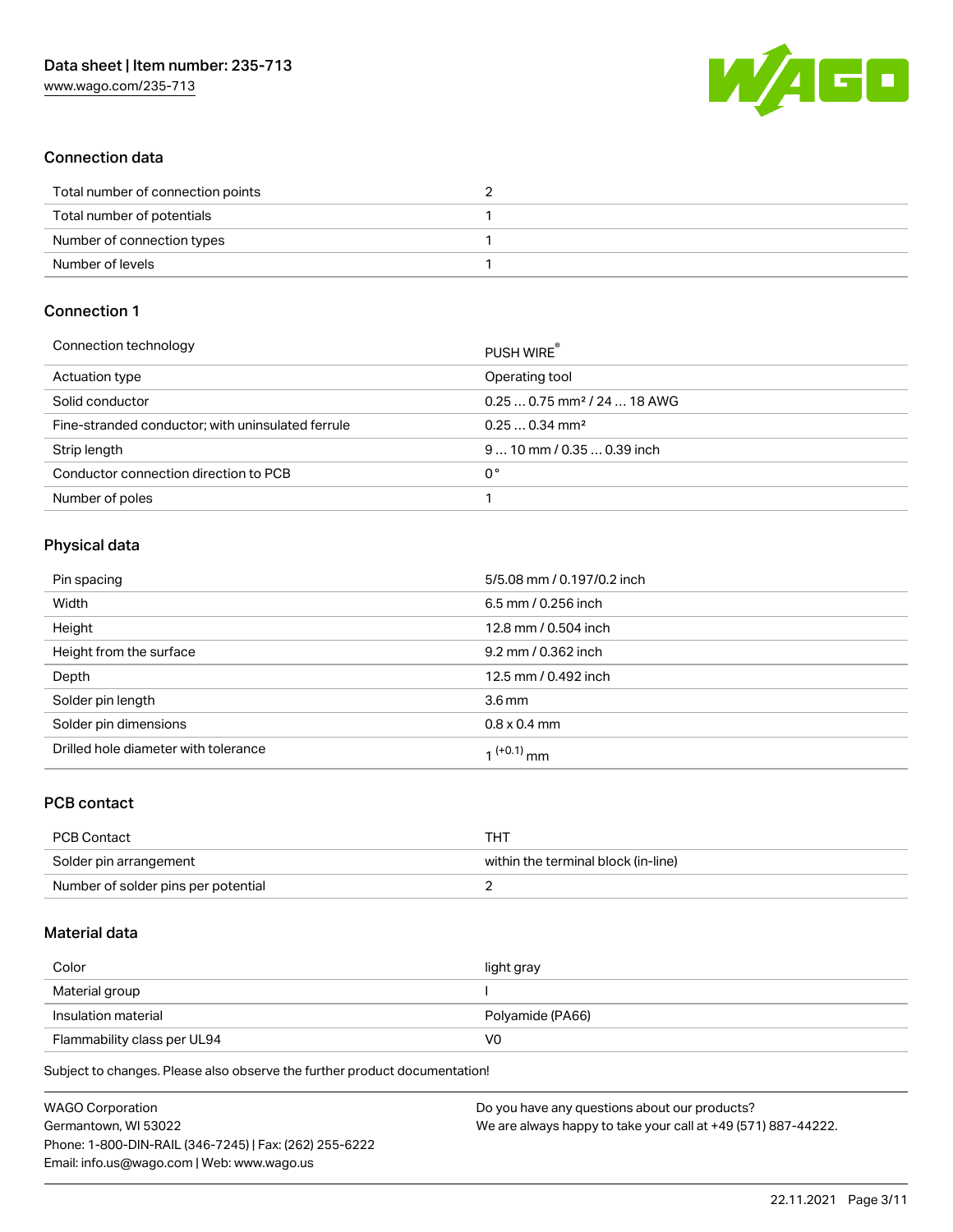[www.wago.com/235-713](http://www.wago.com/235-713)



| Clamping spring material | Chrome nickel spring steel (CrNi)       |
|--------------------------|-----------------------------------------|
| Contact material         | Electrolytic copper ( $E_{\text{Cu}}$ ) |
| Contact plating          | tin-plated                              |
| Fire load                | 0.011 MJ                                |
| Weight                   | 0.7 <sub>g</sub>                        |

# Environmental requirements

| Limit temperature range | $-60+105 °C$ |
|-------------------------|--------------|
|-------------------------|--------------|

#### Commercial data

| Product Group         | 4 (Printed Circuit) |
|-----------------------|---------------------|
| PU (SPU)              | 800 (100) Stück     |
| Packaging type        | box                 |
| Country of origin     | CН                  |
| <b>GTIN</b>           | 4044918831833       |
| Customs tariff number | 8536904000          |

# Approvals / Certificates

#### Country specific Approvals

| Logo       | Approval                                                                   | <b>Additional Approval Text</b> | Certificate<br>name         |
|------------|----------------------------------------------------------------------------|---------------------------------|-----------------------------|
|            | <b>CCA</b><br>DEKRA Certification B.V.                                     | EN 60947                        | NTR NL-<br>7144             |
| EMA<br>EUR | <b>CCA</b><br>DEKRA Certification B.V.                                     | EN 60947                        | 2149549.02                  |
|            | <b>CCA</b><br>DEKRA Certification B.V.                                     | EN 60998                        | NTR <sub>NL</sub><br>6919   |
|            | <b>CCA</b><br>DEKRA Certification B.V.                                     | EN 60947-7-4                    | NTR <sub>NL</sub> -<br>7774 |
|            | <b>CSA</b><br>DEKRA Certification B.V.                                     | C22.2                           | 1673956                     |
|            | Subject to changes. Please also observe the further product documentation! |                                 |                             |

WAGO Corporation Germantown, WI 53022 Phone: 1-800-DIN-RAIL (346-7245) | Fax: (262) 255-6222 Email: info.us@wago.com | Web: www.wago.us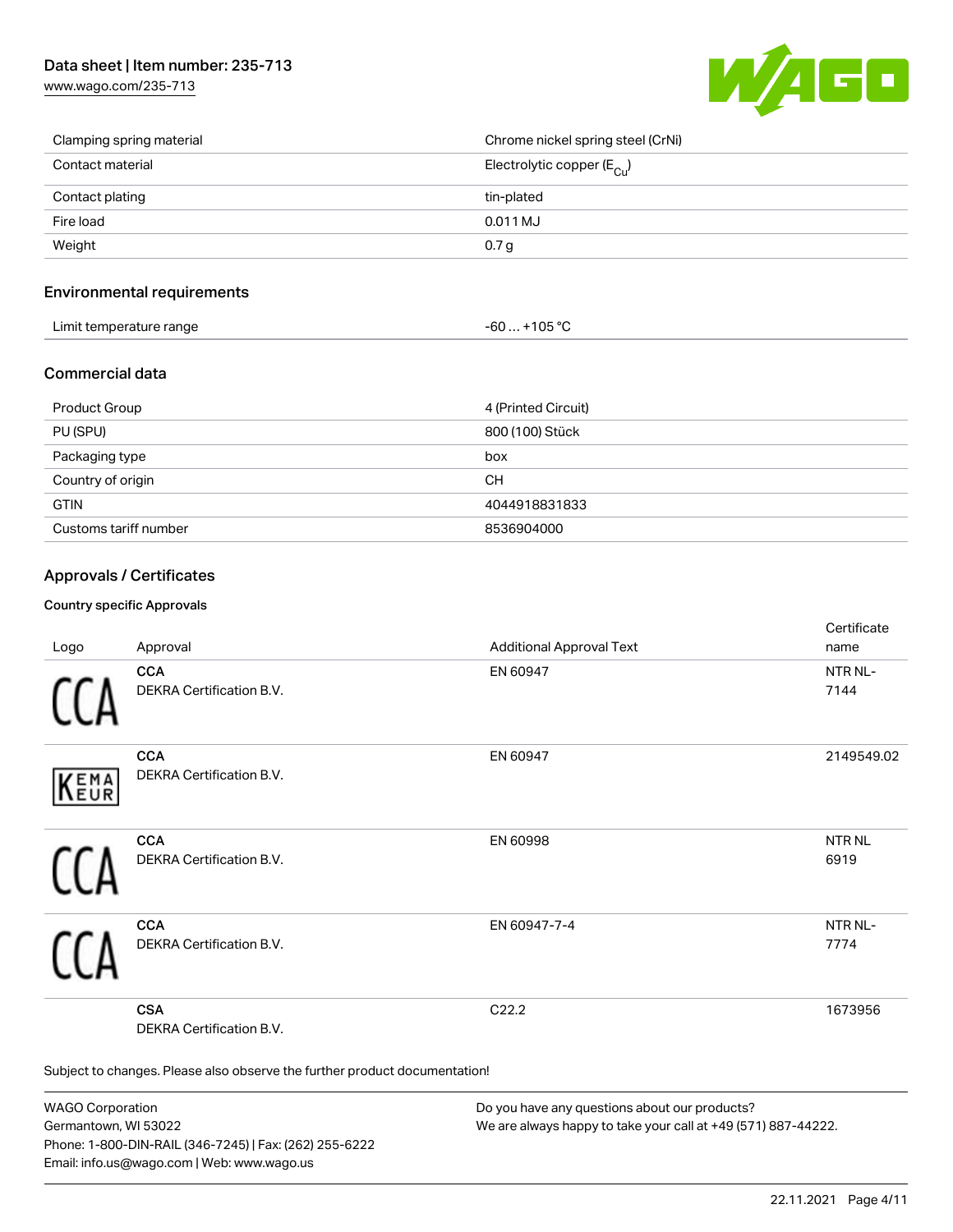



VDE VDE Prüf- und Zertifizierungsinstitut

EN 60947 40029328

# Ship Approvals

VDE

| Logo | Approval                                  | <b>Additional Approval Text</b> | Certificate<br>name             |
|------|-------------------------------------------|---------------------------------|---------------------------------|
| ABS. | <b>ABS</b><br>American Bureau of Shipping | -                               | 19-<br>HG1869876-<br><b>PDA</b> |
|      | <b>DNV GL</b>                             | -                               | TAE000016Z                      |
|      | Det Norske Veritas, Germanischer Lloyd    |                                 |                                 |

# Required accessories

| Mounting           |                                                  |                      |  |
|--------------------|--------------------------------------------------|----------------------|--|
| Intermediate plate |                                                  |                      |  |
|                    | Item no.: 235-701                                | www.wago.com/235-701 |  |
|                    | Spacer; for doubling the pin spacing; gray       |                      |  |
| End plates         |                                                  |                      |  |
| End plate          |                                                  |                      |  |
|                    | Item no.: 235-300                                | www.wago.com/235-300 |  |
|                    | End plate; snap-fit type; 1 mm thick; light gray |                      |  |

# Optional accessories

Ferrules

| Ferrule                 |                                                                                                                        |                                               |
|-------------------------|------------------------------------------------------------------------------------------------------------------------|-----------------------------------------------|
|                         | Item no.: 216-101<br>Ferrule; Sleeve for 0.5 mm <sup>2</sup> / AWG 22; uninsulated; electro-tin plated; silver-colored | www.wago.com/216-101                          |
|                         | Item no.: 216-104<br>Ferrule; Sleeve for 1.5 mm <sup>2</sup> / AWG 16; uninsulated; electro-tin plated; silver-colored | www.wago.com/216-104                          |
|                         | Item no.: 216-106<br>Ferrule; Sleeve for 2.5 mm <sup>2</sup> / AWG 14; uninsulated; electro-tin plated; silver-colored | www.wago.com/216-106                          |
|                         | Item no.: 216-107<br>Ferrule; Sleeve for 4 mm <sup>2</sup> / AWG 12; uninsulated; electro-tin plated                   | www.wago.com/216-107                          |
|                         | Subject to changes. Please also observe the further product documentation!                                             |                                               |
| <b>WAGO Corporation</b> |                                                                                                                        | Do you have any questions about our products? |

Germantown, WI 53022 Phone: 1-800-DIN-RAIL (346-7245) | Fax: (262) 255-6222 Email: info.us@wago.com | Web: www.wago.us

We are always happy to take your call at +49 (571) 887-44222.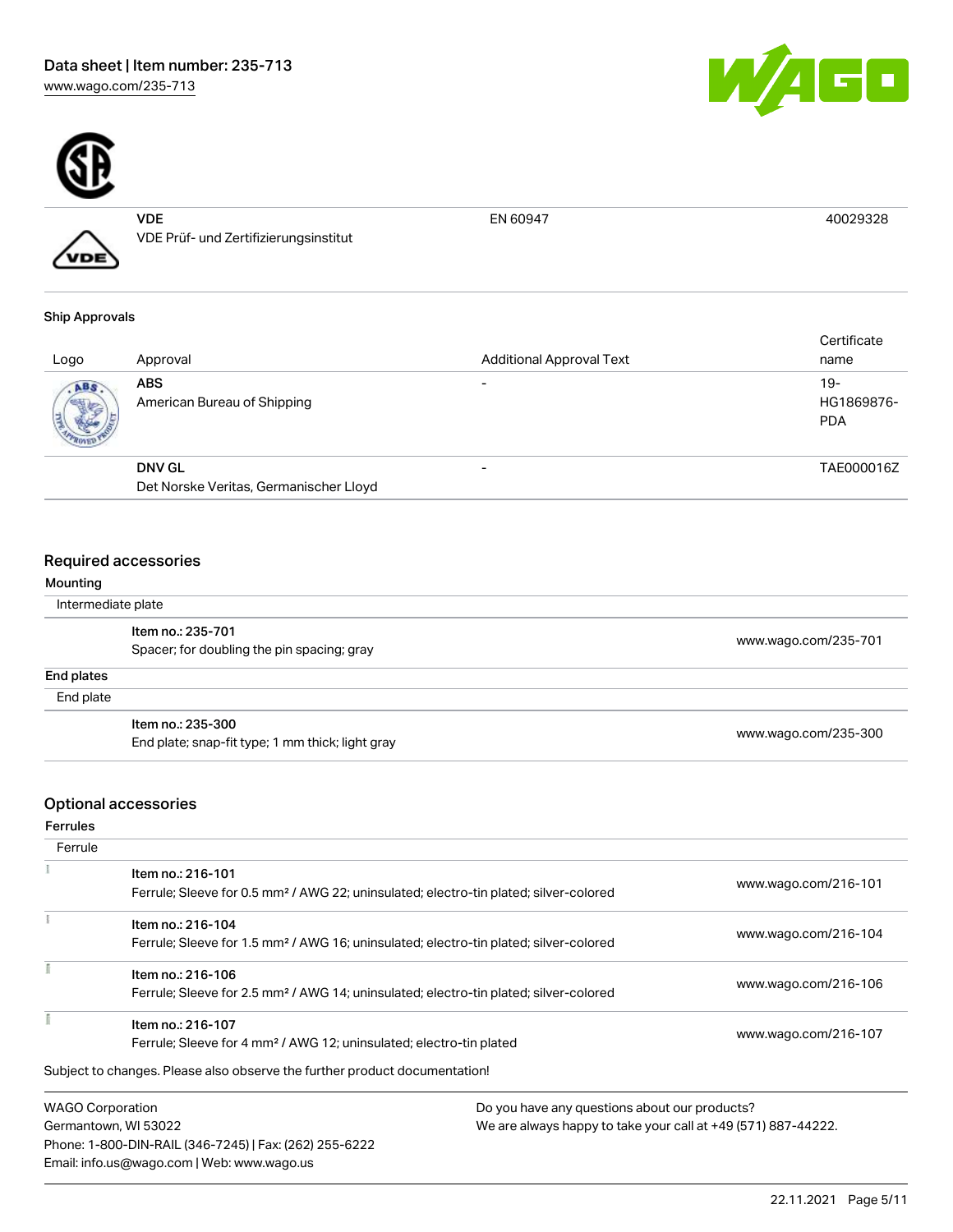# Data sheet | Item number: 235-713

[www.wago.com/235-713](http://www.wago.com/235-713)



| л | Item no.: 216-108<br>Ferrule; Sleeve for 6 mm <sup>2</sup> / AWG 10; uninsulated; electro-tin plated; silver-colored                                                               | www.wago.com/216-108 |
|---|------------------------------------------------------------------------------------------------------------------------------------------------------------------------------------|----------------------|
| 1 | Item no.: 216-109<br>Ferrule; Sleeve for 10 mm <sup>2</sup> / AWG 8; uninsulated; electro-tin plated                                                                               | www.wago.com/216-109 |
|   | Item no.: 216-102<br>Ferrule; Sleeve for 0.75 mm <sup>2</sup> / AWG 20; uninsulated; electro-tin plated; silver-colored                                                            | www.wago.com/216-102 |
|   | Item no.: 216-103<br>Ferrule; Sleeve for 1 mm <sup>2</sup> / AWG 18; uninsulated; electro-tin plated                                                                               | www.wago.com/216-103 |
| Л | Item no.: 216-110<br>Ferrule; Sleeve for 16 mm <sup>2</sup> / AWG 6; uninsulated; electro-tin plated; metallic brown                                                               | www.wago.com/216-110 |
|   | Item no.: 216-123<br>Ferrule; Sleeve for 1 mm <sup>2</sup> / AWG 18; uninsulated; electro-tin plated; silver-colored                                                               | www.wago.com/216-123 |
|   | Item no.: 216-122<br>Ferrule; Sleeve for 0.75 mm <sup>2</sup> / AWG 20; uninsulated; electro-tin plated; silver-colored                                                            | www.wago.com/216-122 |
|   | Item no.: 216-124<br>Ferrule; Sleeve for 1.5 mm <sup>2</sup> / AWG 16; uninsulated; electro-tin plated                                                                             | www.wago.com/216-124 |
|   | Item no.: 216-142<br>Ferrule; Sleeve for 0.75 mm <sup>2</sup> / 18 AWG; uninsulated; electro-tin plated; electrolytic copper; gastight<br>crimped; acc. to DIN 46228, Part 1/08.92 | www.wago.com/216-142 |
|   | Item no.: 216-132<br>Ferrule; Sleeve for 0.34 mm <sup>2</sup> / AWG 24; uninsulated; electro-tin plated                                                                            | www.wago.com/216-132 |
|   | Item no.: 216-121<br>Ferrule; Sleeve for 0.5 mm <sup>2</sup> / AWG 22; uninsulated; electro-tin plated; silver-colored                                                             | www.wago.com/216-121 |
|   | Item no.: 216-143<br>Ferrule; Sleeve for 1 mm <sup>2</sup> / AWG 18; uninsulated; electro-tin plated; electrolytic copper; gastight<br>crimped; acc. to DIN 46228, Part 1/08.92    | www.wago.com/216-143 |
|   | Item no.: 216-131<br>Ferrule; Sleeve for 0.25 mm <sup>2</sup> / AWG 24; uninsulated; electro-tin plated; silver-colored                                                            | www.wago.com/216-131 |
|   | Item no.: 216-141<br>Ferrule; Sleeve for 0.5 mm <sup>2</sup> / 20 AWG; uninsulated; electro-tin plated; electrolytic copper; gastight<br>crimped; acc. to DIN 46228, Part 1/08.92  | www.wago.com/216-141 |
|   | Item no.: 216-152<br>Ferrule; Sleeve for 0.34 mm <sup>2</sup> / AWG 24; uninsulated; electro-tin plated                                                                            | www.wago.com/216-152 |
| ٥ | Item no.: 216-203<br>Ferrule; Sleeve for 1 mm <sup>2</sup> / AWG 18; insulated; electro-tin plated; red                                                                            | www.wago.com/216-203 |
|   | Item no.: 216-206<br>Ferrule; Sleeve for 2.5 mm <sup>2</sup> / AWG 14; insulated; electro-tin plated; blue                                                                         | www.wago.com/216-206 |
|   | Item no.: 216-207                                                                                                                                                                  | www.wago.com/216-207 |
|   | Subject to changes. Please also observe the further product documentation!                                                                                                         |                      |

WAGO Corporation Germantown, WI 53022 Phone: 1-800-DIN-RAIL (346-7245) | Fax: (262) 255-6222 Email: info.us@wago.com | Web: www.wago.us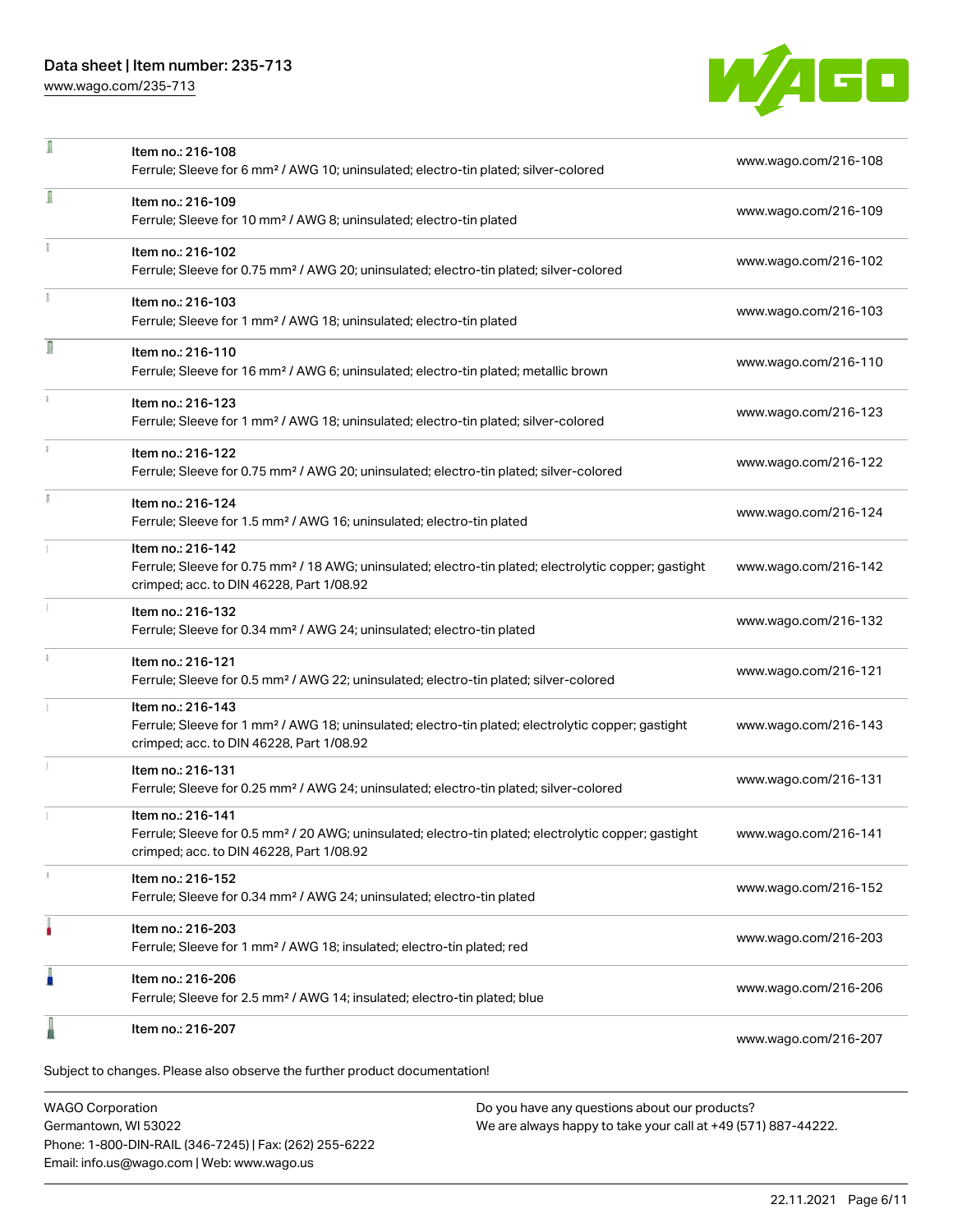Phone: 1-800-DIN-RAIL (346-7245) | Fax: (262) 255-6222

Email: info.us@wago.com | Web: www.wago.us

[www.wago.com/235-713](http://www.wago.com/235-713)



Ferrule; Sleeve for 4 mm² / AWG 12; insulated; electro-tin plated; gray

|                         | Item no.: 216-202<br>Ferrule; Sleeve for 0.75 mm <sup>2</sup> / 18 AWG; insulated; electro-tin plated; gray                                                                                                |                                                                                                                | www.wago.com/216-202 |
|-------------------------|------------------------------------------------------------------------------------------------------------------------------------------------------------------------------------------------------------|----------------------------------------------------------------------------------------------------------------|----------------------|
|                         | Item no.: 216-151<br>Ferrule; Sleeve for 0.25 mm <sup>2</sup> / AWG 24; uninsulated; electro-tin plated                                                                                                    |                                                                                                                | www.wago.com/216-151 |
| л                       | Item no.: 216-204<br>Ferrule; Sleeve for 1.5 mm <sup>2</sup> / AWG 16; insulated; electro-tin plated; black                                                                                                |                                                                                                                | www.wago.com/216-204 |
|                         | Item no.: 216-209<br>Ferrule; Sleeve for 10 mm <sup>2</sup> / AWG 8; insulated; electro-tin plated; red                                                                                                    |                                                                                                                | www.wago.com/216-209 |
|                         | Item no.: 216-205<br>Ferrule; Sleeve for 2.08 mm <sup>2</sup> / AWG 14; insulated; electro-tin plated; yellow                                                                                              |                                                                                                                | www.wago.com/216-205 |
|                         | Item no.: 216-144<br>Ferrule; Sleeve for 1.5 mm <sup>2</sup> / AWG 16; uninsulated; electro-tin plated; electrolytic copper; gastight<br>crimped; acc. to DIN 46228, Part 1/08.92; silver-colored          |                                                                                                                | www.wago.com/216-144 |
|                         | Item no.: 216-208<br>Ferrule; Sleeve for 6 mm <sup>2</sup> / AWG 10; insulated; electro-tin plated; electrolytic copper; gastight crimped; www.wago.com/216-208<br>acc. to DIN 46228, Part 4/09.90; yellow |                                                                                                                |                      |
|                         | Item no.: 216-201<br>Ferrule; Sleeve for 0.5 mm <sup>2</sup> / 20 AWG; insulated; electro-tin plated; white                                                                                                |                                                                                                                | www.wago.com/216-201 |
|                         | Item no.: 216-223<br>Ferrule; Sleeve for 1 mm <sup>2</sup> / AWG 18; insulated; electro-tin plated; red                                                                                                    |                                                                                                                | www.wago.com/216-223 |
|                         | Item no.: 216-210<br>Ferrule; Sleeve for 16 mm <sup>2</sup> / AWG 6; insulated; electro-tin plated; electrolytic copper; gastight crimped; www.wago.com/216-210<br>acc. to DIN 46228, Part 4/09.90; blue   |                                                                                                                |                      |
|                         | Item no.: 216-241<br>Ferrule; Sleeve for 0.5 mm <sup>2</sup> / 20 AWG; insulated; electro-tin plated; electrolytic copper; gastight<br>crimped; acc. to DIN 46228, Part 4/09.90; white                     |                                                                                                                | www.wago.com/216-241 |
|                         | Item no.: 216-242<br>Ferrule; Sleeve for 0.75 mm <sup>2</sup> / 18 AWG; insulated; electro-tin plated; electrolytic copper; gastight<br>crimped; acc. to DIN 46228, Part 4/09.90; gray                     |                                                                                                                | www.wago.com/216-242 |
|                         | Item no.: 216-222<br>Ferrule; Sleeve for 0.75 mm <sup>2</sup> / 18 AWG; insulated; electro-tin plated; gray                                                                                                |                                                                                                                | www.wago.com/216-222 |
|                         | Item no.: 216-221<br>Ferrule; Sleeve for 0.5 mm <sup>2</sup> / 20 AWG; insulated; electro-tin plated; white                                                                                                |                                                                                                                | www.wago.com/216-221 |
| 1                       | Item no.: 216-224<br>Ferrule; Sleeve for 1.5 mm <sup>2</sup> / AWG 16; insulated; electro-tin plated; black                                                                                                |                                                                                                                | www.wago.com/216-224 |
|                         | Item no.: 216-243<br>Ferrule; Sleeve for 1 mm <sup>2</sup> / AWG 18; insulated; electro-tin plated; electrolytic copper; gastight crimped; www.wago.com/216-243<br>acc. to DIN 46228, Part 4/09.90; red    |                                                                                                                |                      |
|                         | Item no.: 216-244<br>Ferrule; Sleeve for 1.5 mm <sup>2</sup> / AWG 16; insulated; electro-tin plated; electrolytic copper; gastight                                                                        |                                                                                                                | www.wago.com/216-244 |
|                         | Subject to changes. Please also observe the further product documentation!                                                                                                                                 |                                                                                                                |                      |
| <b>WAGO Corporation</b> | Germantown, WI 53022                                                                                                                                                                                       | Do you have any questions about our products?<br>We are always happy to take your call at +49 (571) 887-44222. |                      |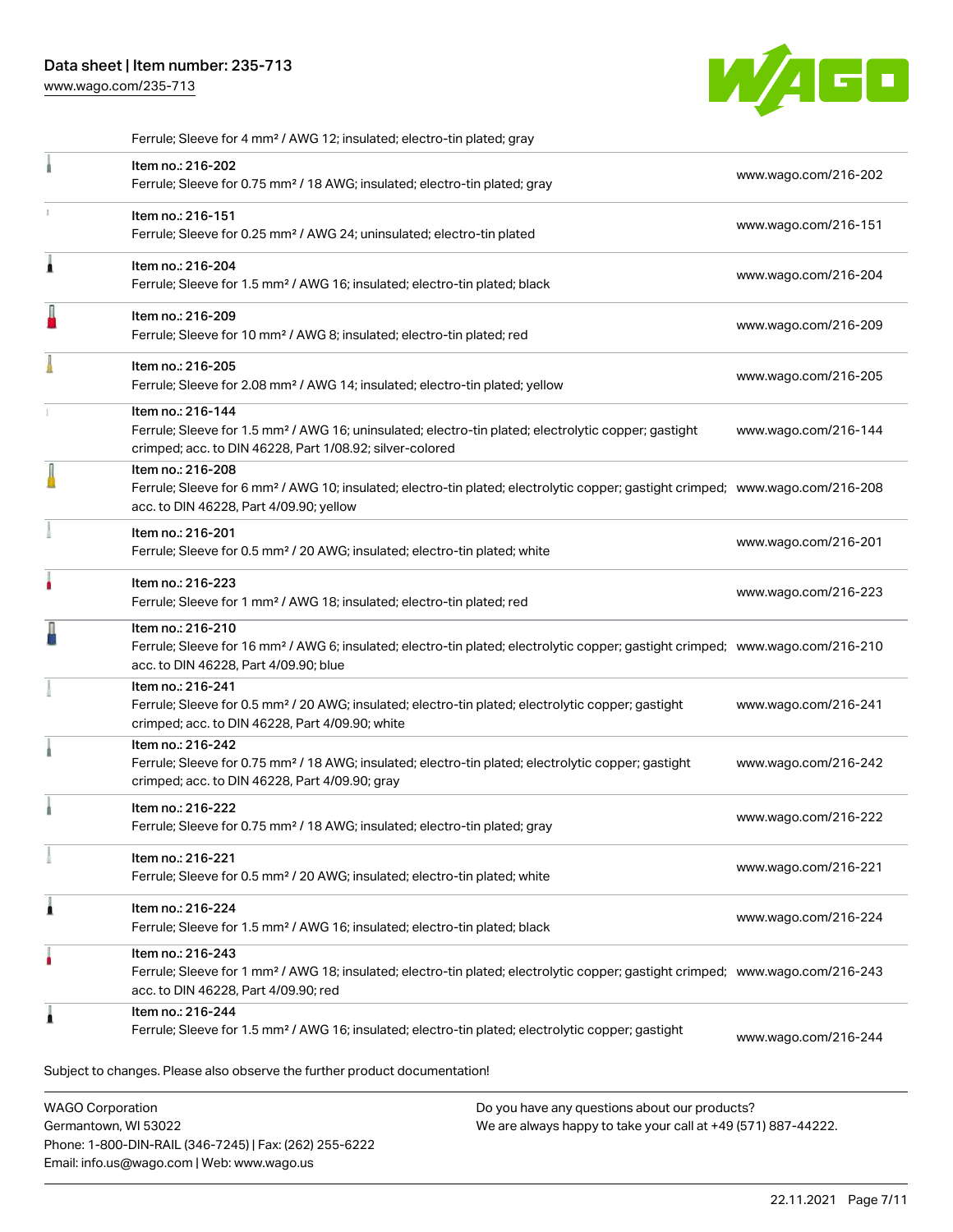[www.wago.com/235-713](http://www.wago.com/235-713)



crimped; acc. to DIN 46228, Part 4/09.90; black

|   | Item no.: 216-263<br>Ferrule; Sleeve for 1 mm <sup>2</sup> / AWG 18; insulated; electro-tin plated; electrolytic copper; gastight crimped; www.wago.com/216-263<br>acc. to DIN 46228, Part 4/09.90; red    |                      |
|---|------------------------------------------------------------------------------------------------------------------------------------------------------------------------------------------------------------|----------------------|
| A | Item no.: 216-246<br>Ferrule; Sleeve for 2.5 mm <sup>2</sup> / AWG 14; insulated; electro-tin plated; electrolytic copper; gastight<br>crimped; acc. to DIN 46228, Part 4/09.90; blue                      | www.wago.com/216-246 |
| A | Item no.: 216-266<br>Ferrule; Sleeve for 2.5 mm <sup>2</sup> / AWG 14; insulated; electro-tin plated; electrolytic copper; gastight<br>crimped; acc. to DIN 46228, Part 4/09.90; blue                      | www.wago.com/216-266 |
| ۸ | Item no.: 216-264<br>Ferrule; Sleeve for 1.5 mm <sup>2</sup> / AWG 16; insulated; electro-tin plated; electrolytic copper; gastight<br>crimped; acc. to DIN 46228, Part 4/09.90; black                     | www.wago.com/216-264 |
|   | Item no.: 216-284<br>Ferrule; Sleeve for 1.5 mm <sup>2</sup> / AWG 16; insulated; electro-tin plated; electrolytic copper; gastight<br>crimped; acc. to DIN 46228, Part 4/09.90; black                     | www.wago.com/216-284 |
| A | Item no.: 216-286<br>Ferrule; Sleeve for 2.5 mm <sup>2</sup> / AWG 14; insulated; electro-tin plated; electrolytic copper; gastight<br>crimped; acc. to DIN 46228, Part 4/09.90; blue                      | www.wago.com/216-286 |
|   | Item no.: 216-287<br>Ferrule; Sleeve for 4 mm <sup>2</sup> / AWG 12; insulated; electro-tin plated; electrolytic copper; gastight crimped; www.wago.com/216-287<br>acc. to DIN 46228, Part 4/09.90; gray   |                      |
|   | Item no.: 216-262<br>Ferrule; Sleeve for 0.75 mm <sup>2</sup> / 18 AWG; insulated; electro-tin plated; electrolytic copper; gastight<br>crimped; acc. to DIN 46228, Part 4/09.90; gray                     | www.wago.com/216-262 |
|   | Item no.: 216-288<br>Ferrule; Sleeve for 6 mm <sup>2</sup> / AWG 10; insulated; electro-tin plated; electrolytic copper; gastight crimped; www.wago.com/216-288<br>acc. to DIN 46228, Part 4/09.90; yellow |                      |
|   | Item no.: 216-289<br>Ferrule; Sleeve for 10 mm <sup>2</sup> / AWG 8; insulated; electro-tin plated; electrolytic copper; gastight crimped; www.wago.com/216-289<br>acc. to DIN 46228, Part 4/09.90; red    |                      |
|   | Item no.: 216-301<br>Ferrule; Sleeve for 0.25 mm <sup>2</sup> / AWG 24; insulated; electro-tin plated; yellow                                                                                              | www.wago.com/216-301 |
|   | Item no.: 216-321<br>Ferrule; Sleeve for 0.25 mm <sup>2</sup> / AWG 24; insulated; electro-tin plated; yellow                                                                                              | www.wago.com/216-321 |
|   | Item no.: 216-322<br>Ferrule; Sleeve for 0.34 mm <sup>2</sup> / 22 AWG; insulated; electro-tin plated; green                                                                                               | www.wago.com/216-322 |
|   | Item no.: 216-267<br>Ferrule; Sleeve for 4 mm <sup>2</sup> / AWG 12; insulated; electro-tin plated; electrolytic copper; gastight crimped; www.wago.com/216-267<br>acc. to DIN 46228, Part 4/09.90; gray   |                      |
| ۸ | Item no.: 216-302<br>Ferrule; Sleeve for 0.34 mm <sup>2</sup> / 22 AWG; insulated; electro-tin plated; light turquoise                                                                                     | www.wago.com/216-302 |

Subject to changes. Please also observe the further product documentation!

WAGO Corporation Germantown, WI 53022 Phone: 1-800-DIN-RAIL (346-7245) | Fax: (262) 255-6222 Email: info.us@wago.com | Web: www.wago.us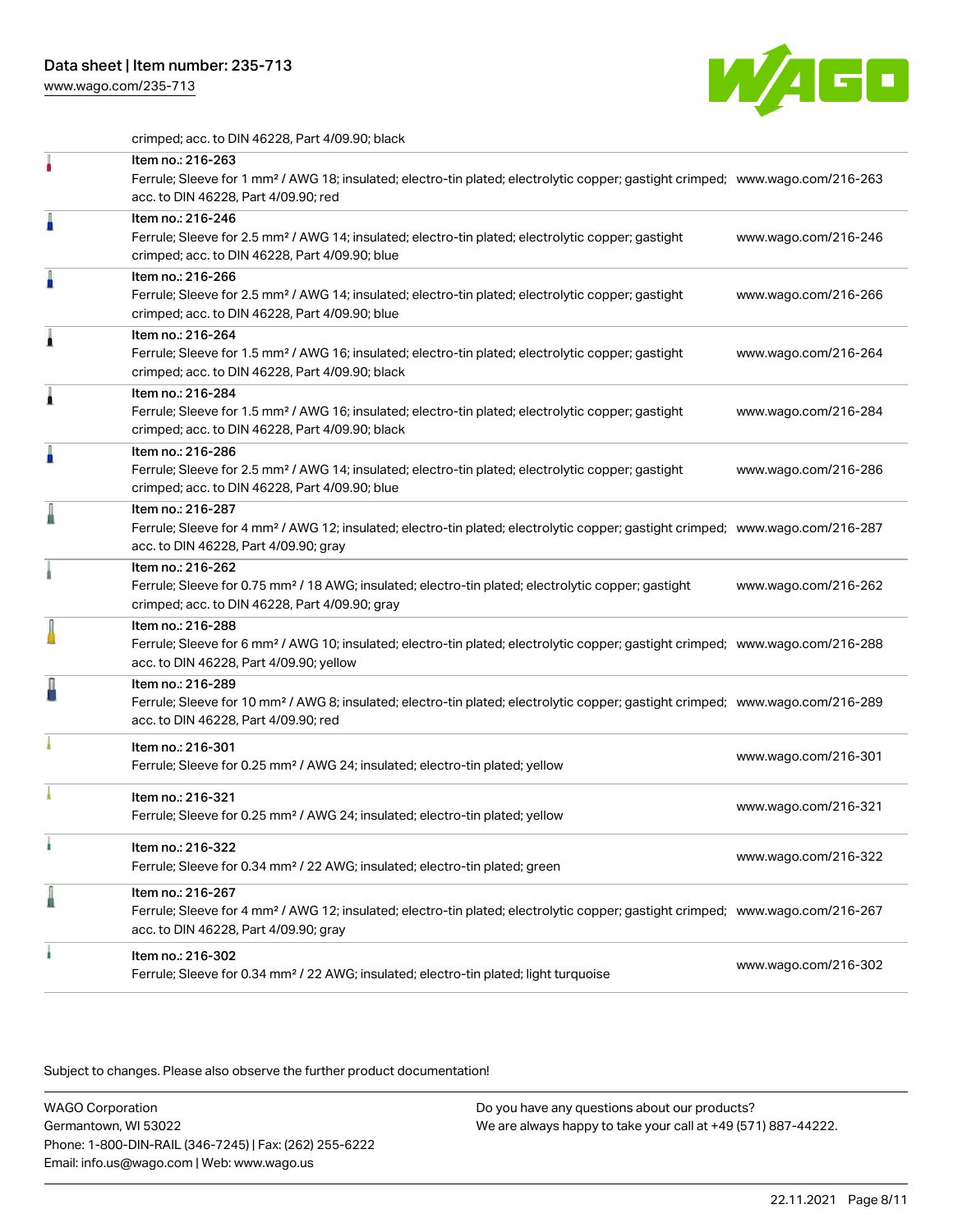

# Downloads Documentation

#### Additional Information

| Technical explanations                                                                                                                                                 | 2019 Apr 3 | pdf<br>2.0 MB   | Download |
|------------------------------------------------------------------------------------------------------------------------------------------------------------------------|------------|-----------------|----------|
|                                                                                                                                                                        |            | pdf<br>125.0 kB | Download |
|                                                                                                                                                                        |            |                 |          |
| <b>CAD files</b>                                                                                                                                                       |            |                 |          |
| CAD data                                                                                                                                                               |            |                 |          |
|                                                                                                                                                                        |            |                 |          |
| 2D/3D Models 235-713                                                                                                                                                   |            | URL             | Download |
| <b>PCB Design</b>                                                                                                                                                      |            |                 |          |
| Symbol and Footprint 235-713                                                                                                                                           |            | URL             | Download |
| CAx data for your PCB design, consisting of "schematic symbols and PCB footprints",<br>allow easy integration of the WAGO component into your development environment. |            |                 |          |
| Supported formats:                                                                                                                                                     |            |                 |          |
| Ш<br>Accel EDA 14 & 15                                                                                                                                                 |            |                 |          |
| ш<br>Altium 6 to current version                                                                                                                                       |            |                 |          |
| Ш<br>Cadence Allegro                                                                                                                                                   |            |                 |          |
| DesignSpark                                                                                                                                                            |            |                 |          |
| ш<br>Eagle Libraries                                                                                                                                                   |            |                 |          |
| Ш<br>KiCad                                                                                                                                                             |            |                 |          |
| ш<br><b>Mentor Graphics BoardStation</b>                                                                                                                               |            |                 |          |
| ш<br>Mentor Graphics Design Architect                                                                                                                                  |            |                 |          |
| Ш<br>Mentor Graphics Design Expedition 99 and 2000                                                                                                                     |            |                 |          |
| Ш<br>OrCAD 9.X PCB and Capture                                                                                                                                         |            |                 |          |
| PADS PowerPCB 3, 3.5, 4.X, and 5.X<br>ш                                                                                                                                |            |                 |          |
| ш<br>PADS PowerPCB and PowerLogic 3.0                                                                                                                                  |            |                 |          |
| Ш<br>PCAD 2000, 2001, 2002, 2004, and 2006                                                                                                                             |            |                 |          |
| Ш<br>Pulsonix 8.5 or newer                                                                                                                                             |            |                 |          |
| <b>STL</b>                                                                                                                                                             |            |                 |          |
| П<br>3D STEP                                                                                                                                                           |            |                 |          |
| ш<br><b>TARGET 3001!</b>                                                                                                                                               |            |                 |          |

Subject to changes. Please also observe the further product documentation!

WAGO Corporation Germantown, WI 53022 Phone: 1-800-DIN-RAIL (346-7245) | Fax: (262) 255-6222 Email: info.us@wago.com | Web: www.wago.us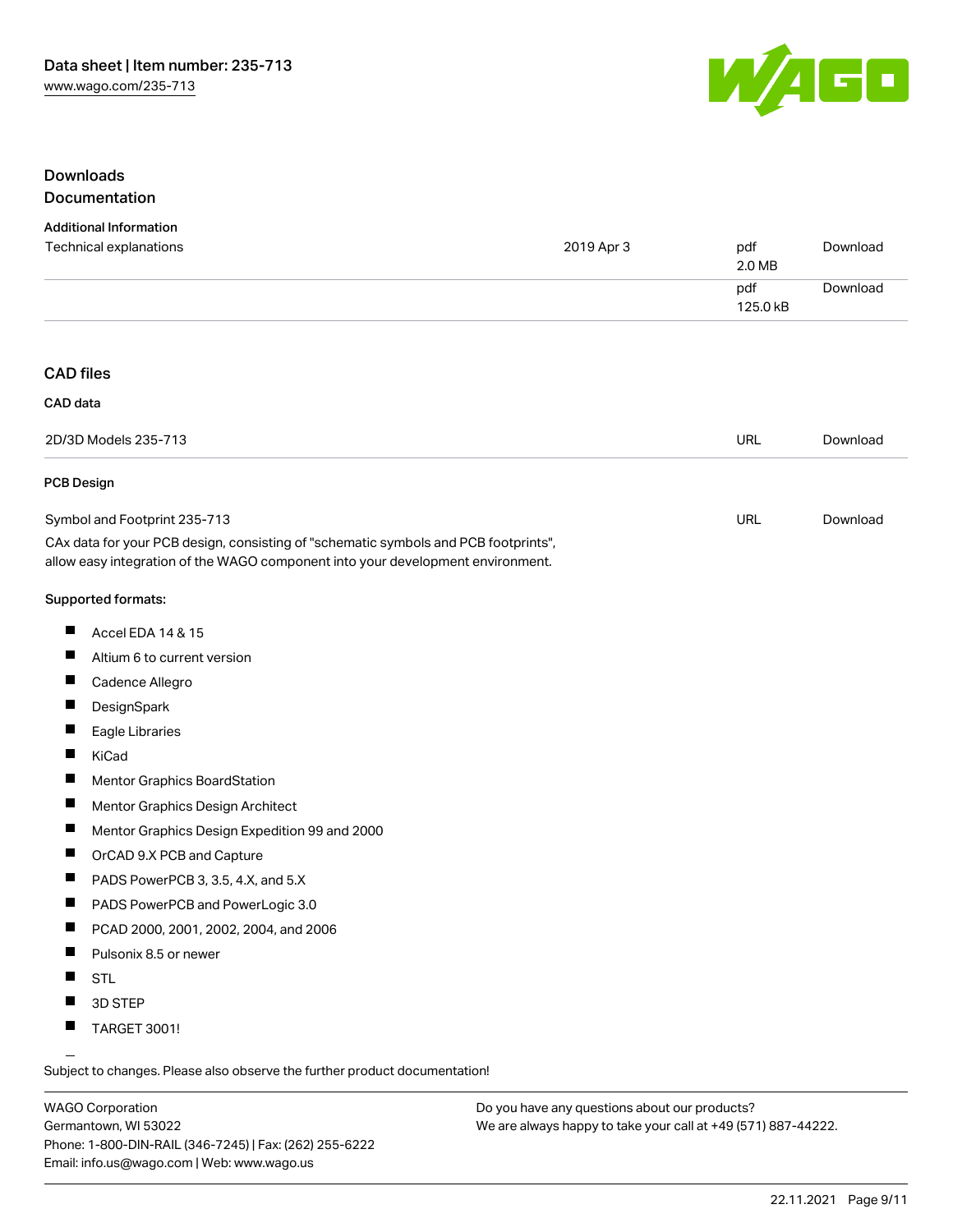

- **View Logic ViewDraw**
- $\blacksquare$ Quadcept
- $\blacksquare$ Zuken CadStar 3 and 4
- $\blacksquare$ Zuken CR-5000 and CR-8000

PCB Component Libraries (EDA), PCB CAD Library Ultra Librarian

| CAE data                  |            |          |
|---------------------------|------------|----------|
| EPLAN Data Portal 235-713 | URL        | Download |
| ZUKEN Portal 235-713      | <b>URL</b> | Download |
|                           |            |          |

# Environmental Product Compliance

#### Compliance Search

| Environmental Product Compliance 235-713                                                                                                                      | URL | Download |
|---------------------------------------------------------------------------------------------------------------------------------------------------------------|-----|----------|
| Stackable 2-conductor PCB terminal block; 0.75 mm <sup>2</sup> ; Pin spacing 5/5.08 mm; 1-pole;<br>PUSH WIRE <sup>®</sup> ; 0,75 mm <sup>2</sup> ; light gray |     |          |

#### Installation Notes

#### Conductor termination

| ۱ |  |
|---|--|
|   |  |
|   |  |

Inserting a solid conductor via push-in termination.

Conductor removal

Subject to changes. Please also observe the further product documentation!

WAGO Corporation Germantown, WI 53022 Phone: 1-800-DIN-RAIL (346-7245) | Fax: (262) 255-6222 Email: info.us@wago.com | Web: www.wago.us